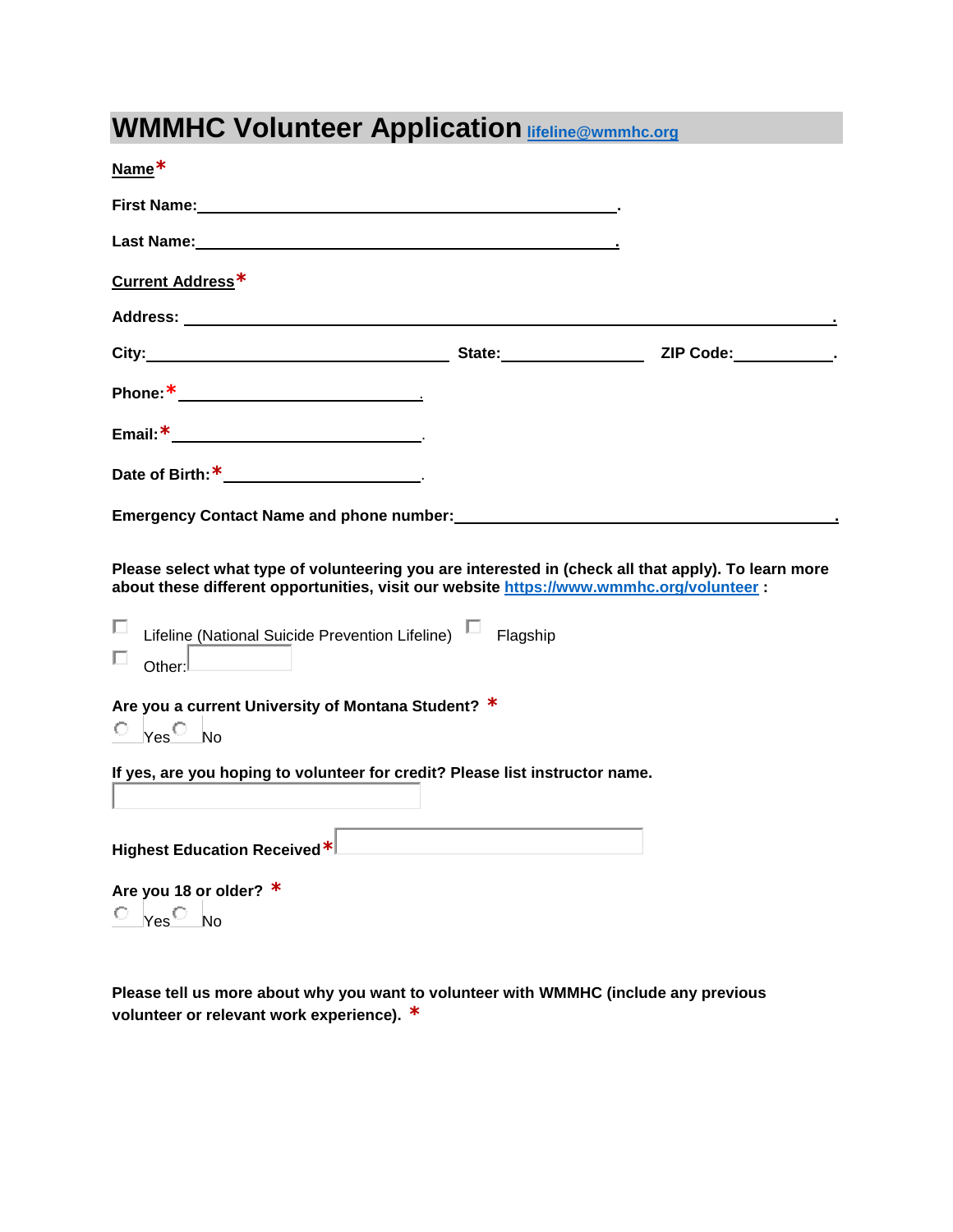**How did you find out about this volunteer opportunity? Check all that apply. \*** □ Current Lifeline Employee/Volunteer□ Friend□ Social Media□ WMMHC Website□ (UM Job Site)<sup>1</sup> Missoula Aging Services WMMHC Newsletter<sup>1</sup> Other:

**The following sections will ask for your education and work experience. If you prefer, you can choose to upload or email your resume to [lifeline@wmmhc.org](mailto:lifeline@wmmhc.org) and forego the following section(s).** 

### **Education**

| College/Training Program: College/Training Program:                                                                                                                                                                            |
|--------------------------------------------------------------------------------------------------------------------------------------------------------------------------------------------------------------------------------|
|                                                                                                                                                                                                                                |
|                                                                                                                                                                                                                                |
|                                                                                                                                                                                                                                |
|                                                                                                                                                                                                                                |
|                                                                                                                                                                                                                                |
|                                                                                                                                                                                                                                |
|                                                                                                                                                                                                                                |
|                                                                                                                                                                                                                                |
|                                                                                                                                                                                                                                |
|                                                                                                                                                                                                                                |
| Dates: experimental contract of the contract of the contract of the contract of the contract of the contract of the contract of the contract of the contract of the contract of the contract of the contract of the contract o |
|                                                                                                                                                                                                                                |
|                                                                                                                                                                                                                                |

## **Work Experience**

| <b>Name of Organization:</b>                                                                                                   |  |
|--------------------------------------------------------------------------------------------------------------------------------|--|
| Title:<br><u> 1980 - Jan Samuel Barbara, martin da shekara tsara 1980 - An tsara 1980 - An tsara 1980 - An tsara 1980 - An</u> |  |
|                                                                                                                                |  |
| Name of Organization: Manual Communication of Organization:                                                                    |  |
| Title:                                                                                                                         |  |